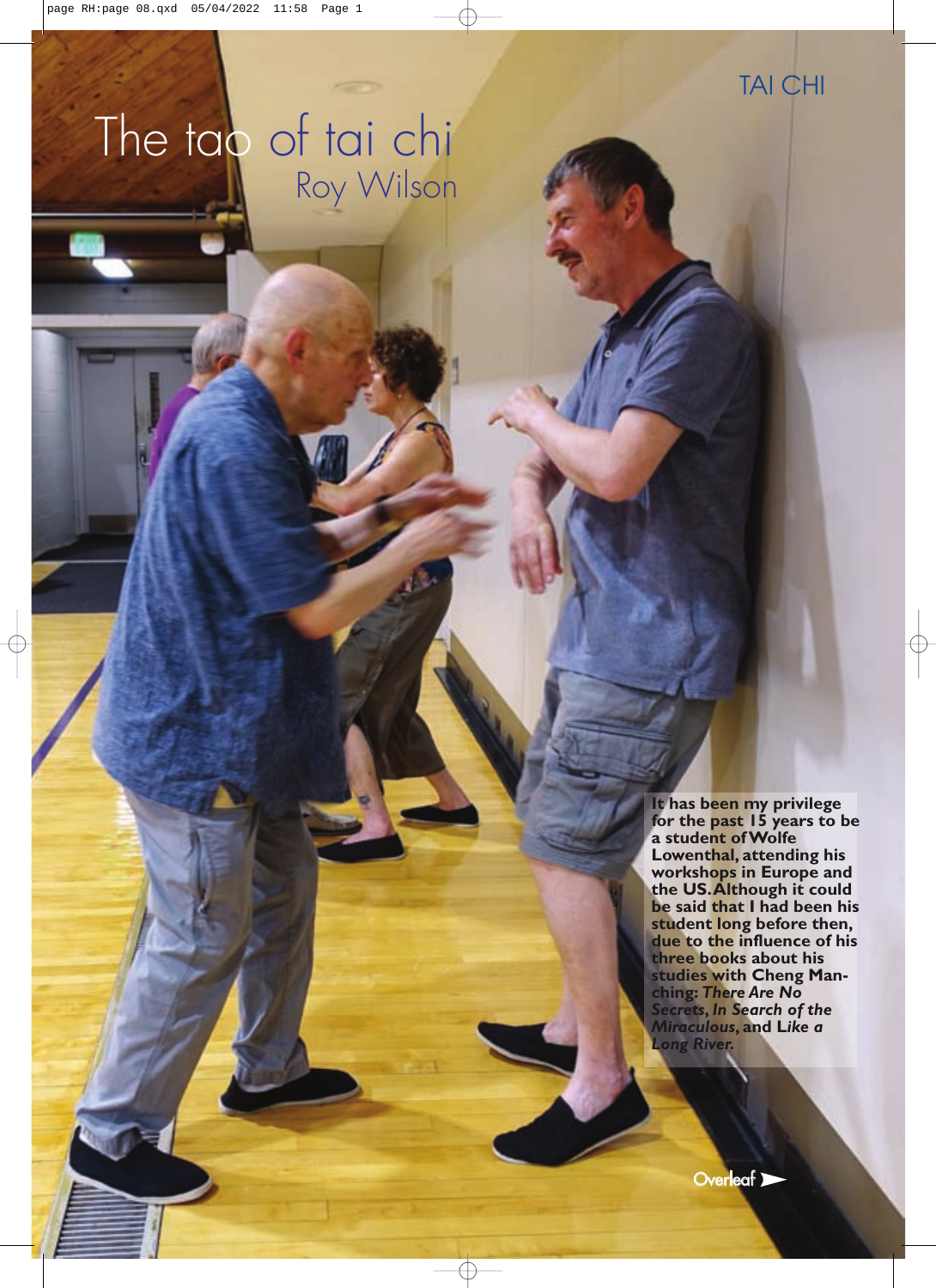## TAI CHI

Thave been practising Cheng Man-ching's tai chi for 40<br>years. Many years ago I had a dilemma. I loved tai chi have been practising Cheng Man-ching's tai chi for 40 but I wasn't sure that the study of tai chi had the same spiritual depth as, say, Zen meditation.Wolfe Lowenthal's writing, and his teaching have convinced me that it does. The study of Wolfe's tai chi, in my old age, provides the compass for my spiritual life. There is evidence in Cheng Man-ching's teaching that he conceptualised tai chi as an art that can lead us to our original nature, the uncarved block of Taoism, sometimes referred to as our 'true' self.

Here is a poetic account of a moment of spiritual revelation during tai chi practice. Introducing an on-line course in tai chi Kenneth Cohen tells a story: "One winter evening – way back in the 1970s – I decided to take a walk outside. Snow was falling and hanging heavy on the pine trees. I thought, wouldn't it be wonderful to practise tai chi in this setting?

"As I began practicing, something very odd happened. Normally, I experienced tai chi movements as arising from deep within, seemingly generated by the breath and by the slow shifting of my weight. But this time I disappeared; I was not doing tai chi. Rather, the falling snow, the trees, the air, the ground itself were unfolding through the various postures. I became a sphere of energy whose centre was everywhere. This was a kind of spiritual rebirth...mind and body were empty, subject and object disappeared in a unified field of awareness.

"I cannot claim the experience as my own, because the experience was without 'I'. But I do know that my tai chi has never been the same."

Taoism is one of the key influences on the development of tai chi chuan. And the notion of 'spirituality' is not absent from Taoist thought. The core Taoist text, the *Tao Te Ching*, holds that the world is spiritual:

*Trying to control the world? I see you won't succeed.*

*The world is a spiritual vessel And cannot be controlled.*

*Those who control, fail.*

*Those who grasp, lose\**

Before consideringWolfe's views on the spirituality of tai chi, let's fill in a bit of background.

Wolfe Lowenthal was a direct student of Professor Cheng in New York in the 1960s, becoming for several years, inWolfe's words, a 'tai chi bum', taking a part time job and spending many hours every day at the professor's school, first on Canal Street, and later in the Bowery. Those were heady days of social and cultural change in America, with the growth of the anti-Vietnam war movement, (in whichWolfe played a part) and the advent of psychedelia, recreational drug use, and the counterculture. Into this volatile social milieu came, in 1964, a traditional Chinese gentleman deeply immersed in the classical Chinese thought of Confucius, Lao Tzu and the I Ching, who found expression of these ideas in the art of tai chi, as well as in traditional Chinese medicine, painting, poetry and calligraphy.

It was his encounter with Cheng Man-ching that liberated Wolfe from the rather alienated and constricted notion of masculinity that had characterised the 1950s in America, and showed him another way to be. Wolfe has written that Cheng Man-ching and tai chi led him back to the better part of himself.

\*(Ch 29, Lao-Tzu (trans. Addiss, S. and Lombardo, S.) (2007) *Tao Te Ching*, Shambala, Boulder).



**RoyWilson**

Professor Cheng viewed tai chi as a study of the Tao. He had taken the form and pushing hands he learned from Yang Cheng-fu, and re-fashioned them to fully embody the principles of classical Chinese thought. He shortened and simplified the Yang long form, to reflect the principles of simplicity and naturalness that he found in Lao Tzu. There is a revealing passage in an essay on calligraphy where Professor Cheng writes about taking the wrong course in his calligraphy. It had come to exhibit a certain seductive ease and decorativeness.With this realisation the professor went back to the beginning to return his calligraphy to a style with more integrity, by practising for years brushing a simple vertical line and then a horizontal line. Professor Cheng wrote: "I have searched for 'stability' for over forty years now and still have trouble writing a balanced horizontal line and a straight vertical line" (Hennessy, M., 1995, p.12).

Professor Cheng advised: "Practise what you know is true regardless of the difficulties – just like Chu Ting who practiced a balanced line for three years.There is certainly nothing eye-catching about a balanced line, and those calligraphic acrobats who disdain the balanced stroke are mistaken. Balance enables the transformation towards transcendence and true sublimity. A straight vertical line must likewise be acquired" (ibid.).

In writing about calligraphy Professor Cheng seems also to have had in mind his approach to tai chi chuan, given his tai chi form's naturalness and simplicity, its lack of any rococo flourishes, and its emphasis on balance and verticality. DouglasWile (2007) notes:

"The goal of self-cultivation for both Confucians and Daoists is reversion to an original state of sincerity and simplicity…Zheng called his new abbreviated tai chi chuan form 'simplified tai chi chuan' (jianyi taijiquan). The significance of simplicity here goes beyond just shortening the form, but has to do with structural changes in the postures that facilitate sinking and relaxation. Relaxation is the precondition for true simplicity."

Wolfe follows his teacher, Professor Cheng, in conceptualising tai chi as offering the opportunity to return to our basic nature, to align with the movement of the universe. And key principles that aid this development are relaxation and naturalness: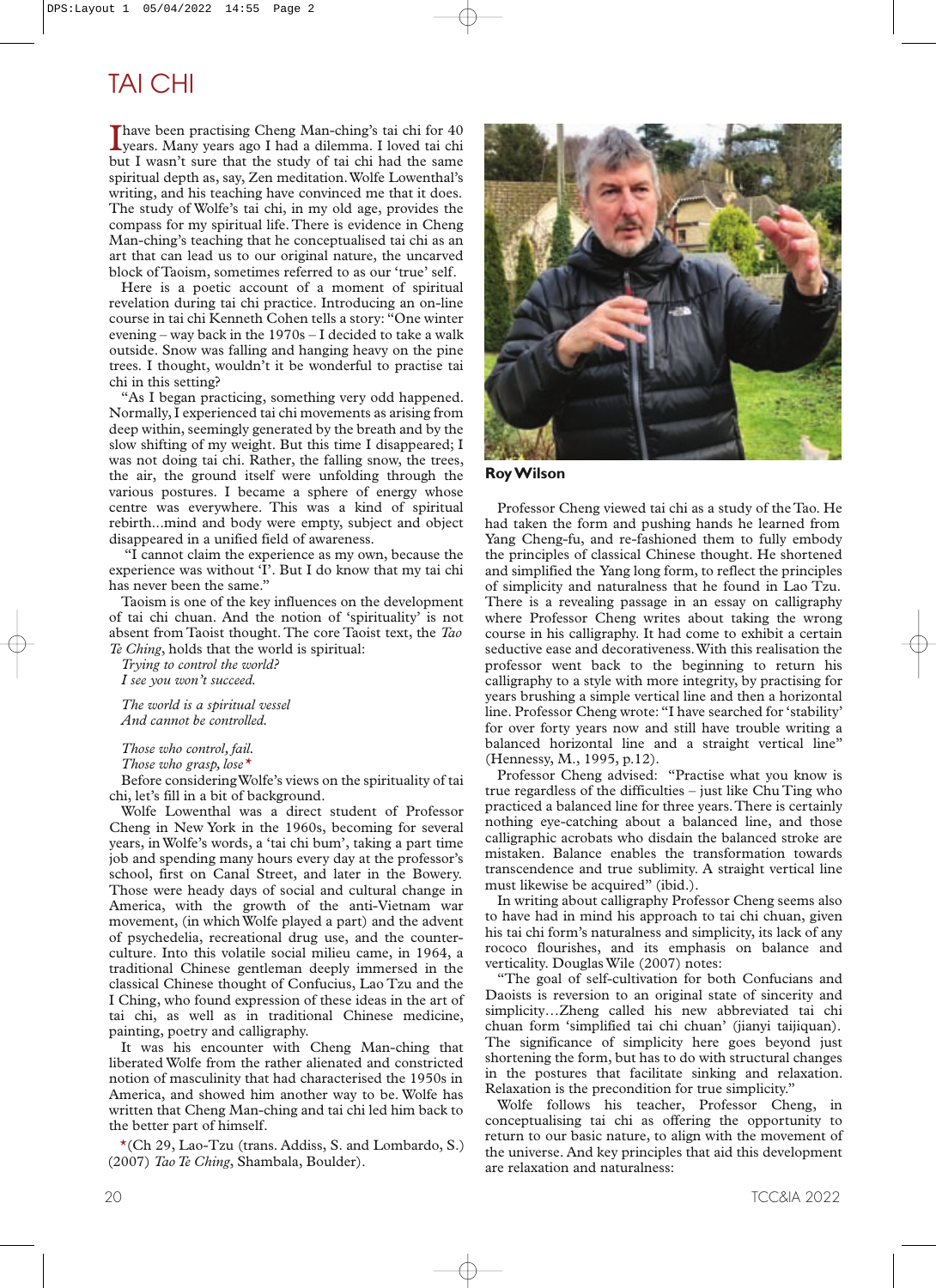### TAI CHI



"Naturalness is key…Lao Tzu speaks of being aligned with the Tao as a return to our basic nature, the true self which is unencumbered by the burdens of tension and hardness, of fear and aggression" (Lowenthal,W., February 2018).

It is a tenet of Eastern and Christian mysticism that our true self is obscured by the everyday self with which we meet the world. We have identified with too narrow and isolated a sense of who we are. Our true identity is far more expansive than we generally conceive, one with the divine principle, the Tao. It is my belief that tai chi can represent a path for gradually realising our true self, and that Cheng Man-ching conceptualised tai chi in this way. Wolfe, too, teaches tai chi as offering a path to wholeness, and oneness. Uncovering our true nature, our oneness with the universe, releases us from the grip of the fearful ego. And this, I think, is a spiritual project.

Robert Smith reports Cheng Man-ching expressing a view about the importance of 'naturalness' and the 'intrinsic you' in tai chi:

"Professor Zheng would go on to say that structure and flow together – the technique – make up only  $30\%$  of tai chi. He would then ask,'What is the missing 70%?' It is the same as in many arts, in calligraphy – the queen of Chinese fine arts – for instance.70% of tai chi is naturalness, the intrinsic 'you,' which can only come from inside you" (1995, p.56).

Professor Cheng reports that although he had studied tai chi chuan for fifty years, it was only 'the year before last' that he finally grasped the meaning of the word 'relax' (song) (Wile, 2007, p.95). Professor Cheng explains the meaning:

"If we go into a Buddhist temple, the main hall will have

TCC&IA 2022 21

a statue of Maitreya, with a big belly, laughing, and carrying a cloth sack.The inscription over the statue says, 'Sitting there is baggage and walking there is baggage. What a joy to put down our baggage.' What does this mean? It means that not only are we ourselves baggage, but everything – sons, daughters, wives, accomplishments, fame, fortune, official positions – are all baggage. But the most difficult baggage to put down is oneself" (Wile, 2007, p.96).

Wolfe's teaching, following the professor, is all about putting down the burden of the ego, with its incessant fearful excursions into the past and the future. Through Wolfe's tai chi we can relax, spine suspended, balanced, taking up our proper position between heaven and earth, in 'the centre of time' – the present moment.

In his writing and his teaching Wolfe elucidates those elements of the tai chi passed down to us from Professor Cheng, that lead us back to our natural, true self.

One of the key Taoist ideas inherent inWolfe's teaching is the notion of 'wu wei, which could be translated as 'not doing' or 'not forcing.'Wu wei undermines the assumption that we are 'doing' the tai chi, 'doing' ourselves…It suggests that the roots of our actions spring from another level of our being, a deeper level than our fearful egos. And in fact tai chi practice deepens as we let go of trying too hard and allow our bodies to relax, align with gravity, to balance and flow.We need to get out of our own way.

By emphasising key principles, Wolfe's teaching supports our experience of our deeper selves, the self aligned with the flow of the universe.

Wolfe's emphasis lies in softness and non-competition.